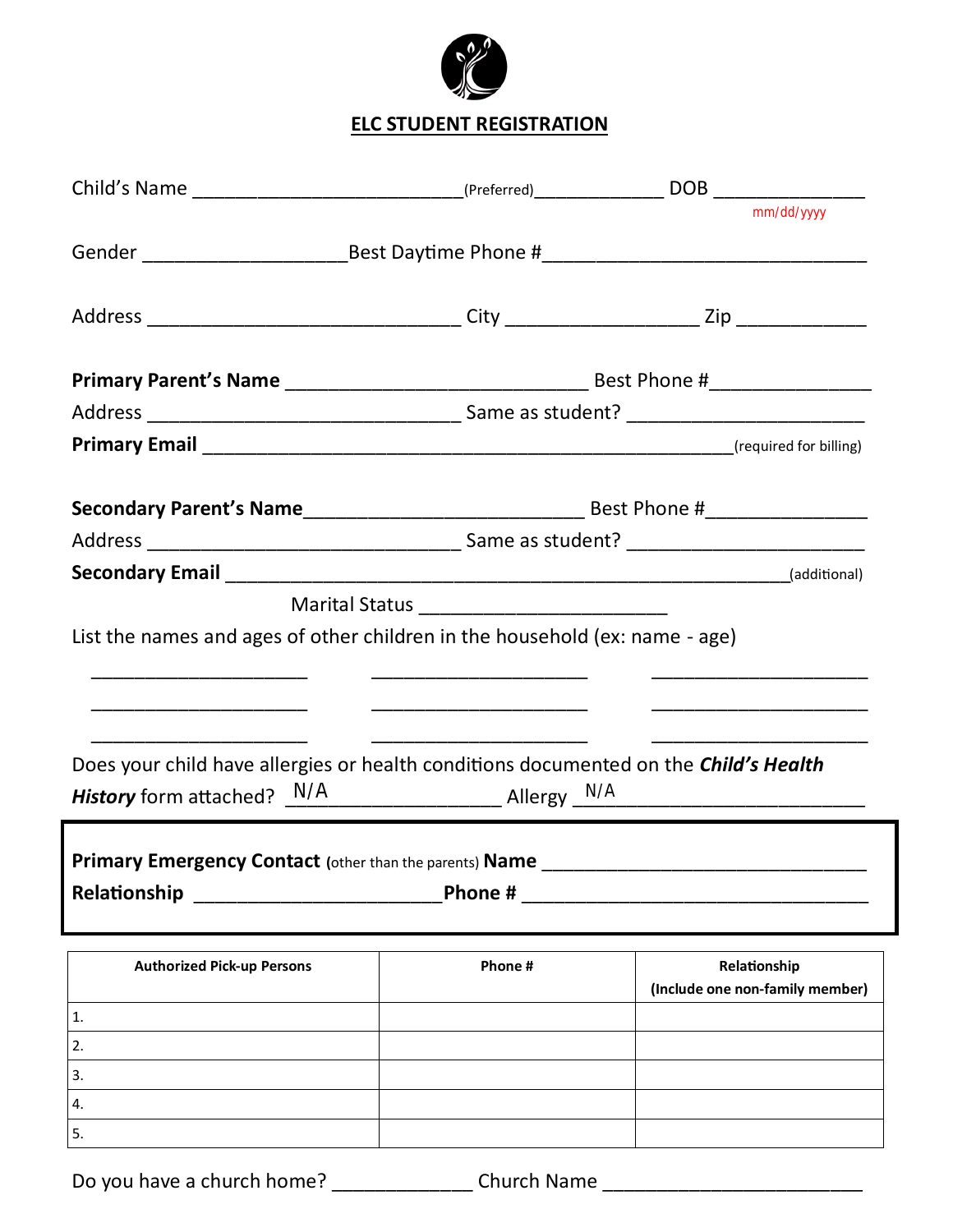

#### *BSLC ELC*

| Child's Name                                                                                                                 | (Preferred) | DOB                       |  |
|------------------------------------------------------------------------------------------------------------------------------|-------------|---------------------------|--|
|                                                                                                                              |             | mm/dd/yyyy                |  |
| SCHOOL CLASS SELECTION: Please indicate your desired school class:                                                           |             |                           |  |
| Children in school are required to be 3 yrs old and completely potty trained (see below).<br>My child WILL NOT attend school |             | My child is POTTY TRAINED |  |
| T/Th Preschool (3 yrs) 9:00-11:30 am \$211 mo (\$1899 yr)                                                                    |             |                           |  |
| M/W/F Pre-Kindergarten (4 yrs) 9:00-11:30 am \$270 mo (\$2430 yr)                                                            |             |                           |  |
| M-F Pre-Kindergarten (4 yrs) 9:00-11:30 am \$329 mo (\$2961 yr)                                                              |             |                           |  |
| M-Th Pre-Kindergarten (4 yrs) 12:15-2:45 pm \$302 mo (\$2718 yr)                                                             |             |                           |  |
| M-F Kindergarten (5 yrs) 9:00 am-2:00 pm \$625 mo (\$5625 yr)                                                                |             |                           |  |

#### **CHILDCARE SELECTION: Please indicate your desired childcare schedule:**

|                  | Children in childcare are required to be 2.5 yrs old and completely potty trained (see below).<br>My child WILL NOT attend childcare |    |    |    |    | My child is POTTY TRAINED L |                        |             |
|------------------|--------------------------------------------------------------------------------------------------------------------------------------|----|----|----|----|-----------------------------|------------------------|-------------|
| <b>MONDAY</b>    | AM                                                                                                                                   | to | AM | AM | to | AM                          | <b>CHILDCARE RATES</b> |             |
| <b>TUESDAY</b>   | AM                                                                                                                                   | to | AM | AM | to | AM                          | <b>HOURS</b>           | <b>RATE</b> |
| <b>WEDNESDAY</b> | AM                                                                                                                                   | to | AM | AM | to | AM                          | Up to 2 hrs            | \$35        |
|                  |                                                                                                                                      |    |    |    |    |                             | $2-4$ hrs              | \$41        |
| <b>THURSDAY</b>  | AM                                                                                                                                   | to | AM | AM | to | AM                          | $4-6$ hrs              | \$51        |
|                  |                                                                                                                                      |    |    |    |    |                             | Over 6 hrs             | \$56        |
| <b>FRIDAY</b>    | AM                                                                                                                                   | to | AM | AM | to | AM                          |                        |             |

*Childcare is a State Licensed facility open Monday through Friday from 7:30 am to 5:30 pm and acts as both wraparound care for students who parents work and need care in addition to their class schedules, and for those who are not old enough to attend a school class but meet the childcare age and potty training requirements.* 

| <b>Printed Name</b> | Signed |                                                                                            | Date |
|---------------------|--------|--------------------------------------------------------------------------------------------|------|
| .<br>$\sim$ $\sim$  |        | Please print and sign before turning in to ELC.<br>Document isn't valid without signature. |      |

#### **Your child is completely potty trained if**:

- 1. They do not wear diapers or pull-ups (even during nap).
- 2. They recognize the sensation of having to make pee or BM and are able to get to the bathroom on their own (we can still assist with wiping, if necessary).
- 3. They are able to pull-down and pull-up their own clothing to be independently successful in the bathroom.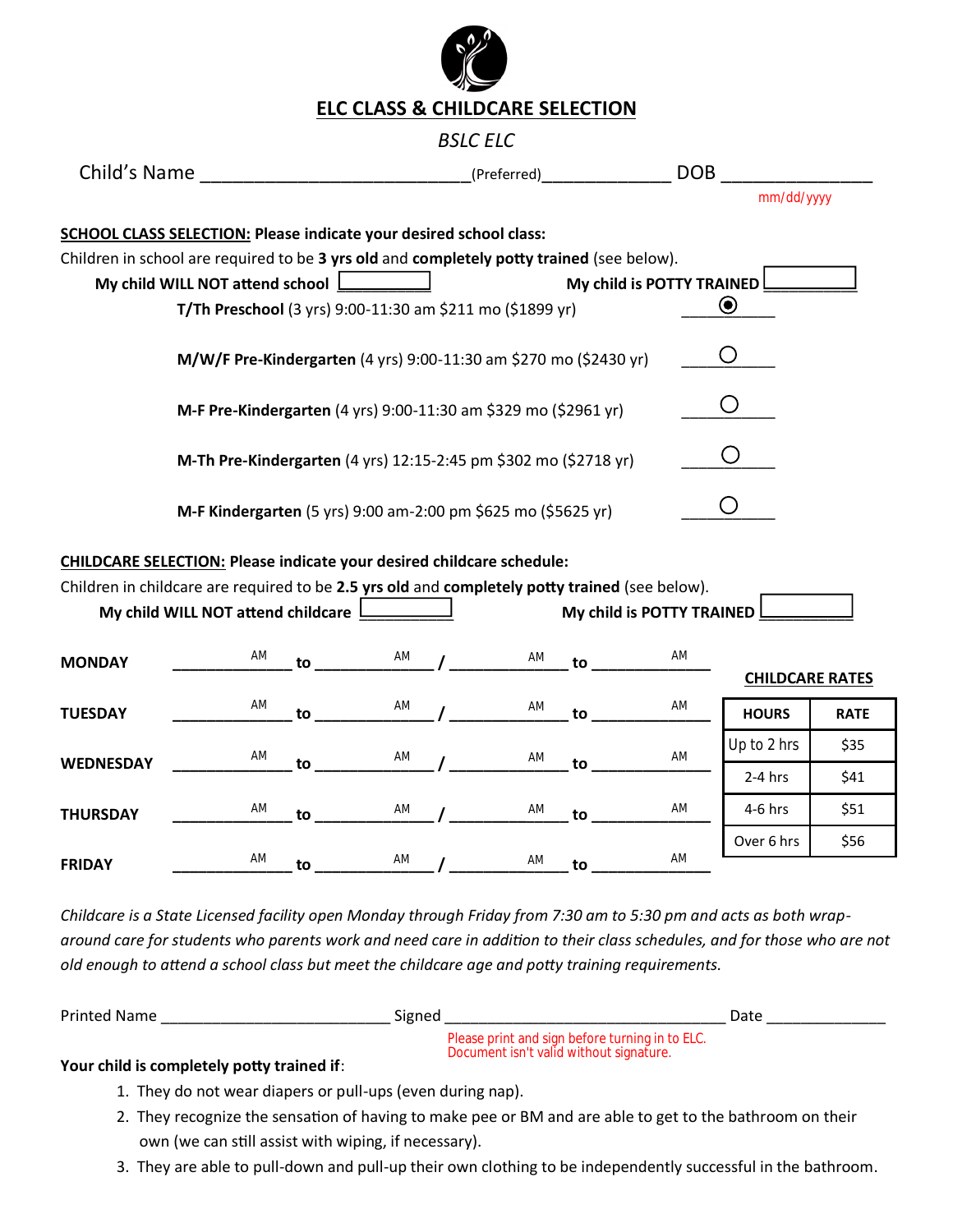

# **CHILD'S HEALTH HISTORY**

*BSLC ELC*

| Child's Name _________________________________Gender _______________DOB _________                                                                |                                          |
|--------------------------------------------------------------------------------------------------------------------------------------------------|------------------------------------------|
|                                                                                                                                                  | $\frac{1}{\text{mm}/\text{dd}/\text{vv}$ |
| Does your child have any life threatening or chronic medical/health conditions? _______<br>(If Yes, please request an Individual Care Plan form) |                                          |
| History of serious illnesses, injuries, or surgeries?                                                                                            |                                          |
|                                                                                                                                                  |                                          |
|                                                                                                                                                  |                                          |
| Expected symptoms of above allergy: $\frac{N/A}{N}$                                                                                              |                                          |
| Method of treatment: $\frac{N/A}{N}$                                                                                                             |                                          |
|                                                                                                                                                  |                                          |
| Prevention: <u>N/A</u><br>(Additional information will be recorded on the Emergency Action Plan form)                                            |                                          |
| Date of the child's last physical exam ________ Date of child's last Dental exam _______                                                         |                                          |
|                                                                                                                                                  |                                          |
|                                                                                                                                                  |                                          |
|                                                                                                                                                  |                                          |
|                                                                                                                                                  |                                          |
| My child will opt-out of the toothbrushing activities (required) $\boxed{\underline{\hspace{1cm}}$ Initial ______                                |                                          |
| Please list all medications your child is currently taking and the medical reason for each.                                                      |                                          |

| <b>Name of Medication</b> | <b>Medical reason for use</b> |
|---------------------------|-------------------------------|
| 1. N/A                    | N/A                           |
| 2. N/A                    | N/A                           |
| 3. N/A                    | N/A                           |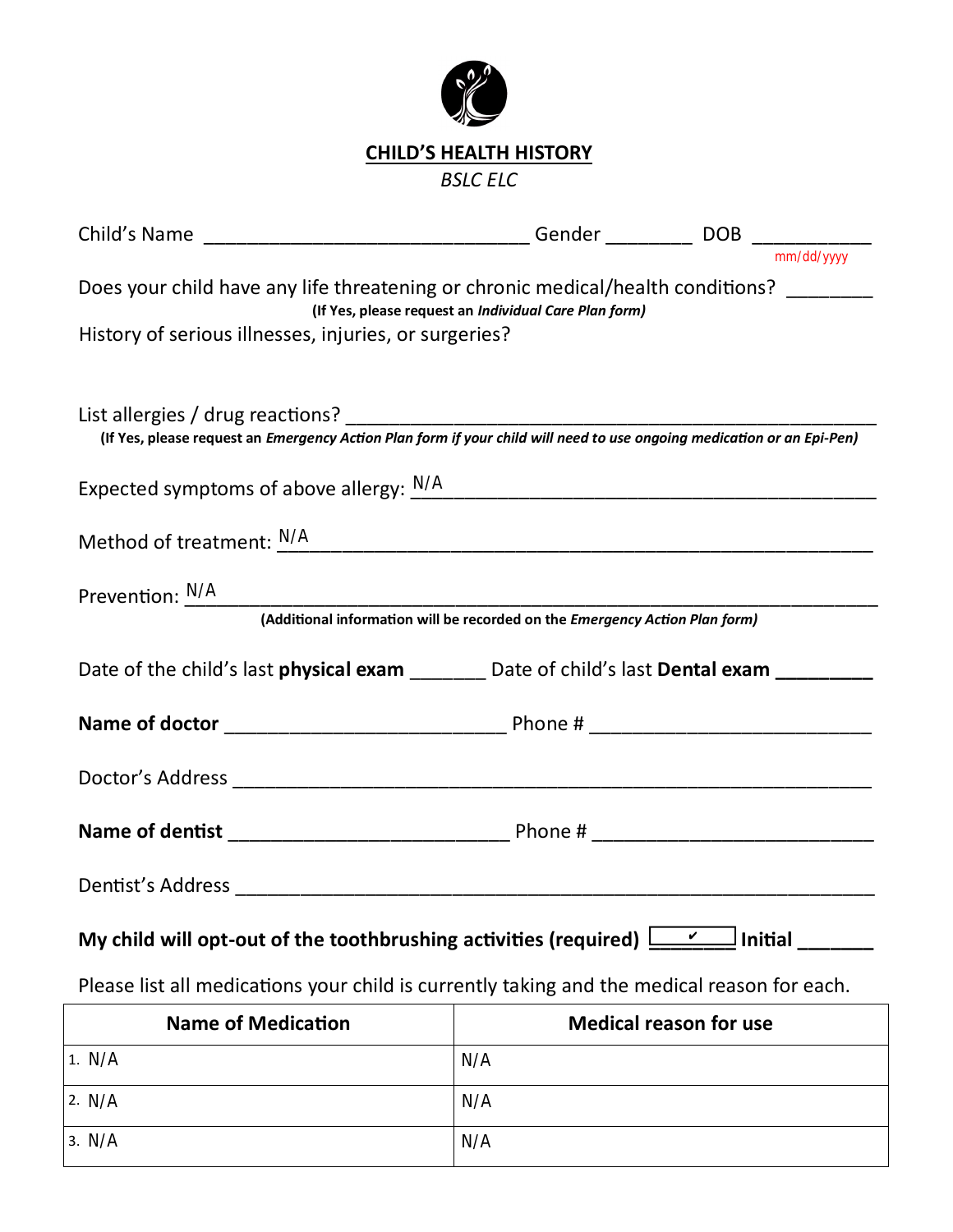

## **CONSENT TO MEDICAL CARE OF MINOR CHILDREN**

*BSLC ELC*

I, thereby give permission for my child, the metal contract to be to be to be to be to be to be to be to be to be to be to be to be to be to be to be to be to be to be to be to be to be to be to be to be to be to be to be given emergency treatment, including first aid and CPR by a trained ELC staff member at Beautiful Savior Lutheran Church ELC.

I further authorize and consent to medical, surgical and hospital care, treatment and procedures to be performed for my child by my child's regular physician, or when that physician cannot be reached, by a licensed physician or hospital when deemed immediately necessary or advisable by the physician to safeguard my child's health and I cannot be contacted. I waive my right of informed consent to such treatment.

I also give my permission for my child to be transported by ambulance or aid car to an emergency center for treatment.

| Signed | Date                                                                                       |
|--------|--------------------------------------------------------------------------------------------|
|        | Please print and sign before turning in to ELC.<br>Document isn't valid without signature. |
|        |                                                                                            |
|        | <b>WALKING FIELD TRIPS &amp; PHOTOGRAPHING PERMISSION</b>                                  |
|        | <b>BSLC ELC</b>                                                                            |

I, \_\_\_\_\_\_\_\_\_\_\_\_\_\_\_\_\_\_\_\_\_\_\_\_\_\_\_, hereby give permission for my child, \_\_\_\_\_\_\_\_\_\_\_\_\_\_\_\_\_\_\_\_\_\_\_\_\_\_\_\_\_\_ to

participate in walking field trips and to be photographed while attending Beautiful Savior Lutheran Church Childcare. I acknowledge that this authorization will be in effect until a newly signed and dated form takes its place. I have the right to withdraw my child at any time from walking trips and photographs by amending this form.

Signed \_\_\_\_\_\_\_\_\_\_\_\_\_\_\_\_\_\_\_\_\_\_\_\_\_\_\_\_\_\_\_\_\_\_\_\_\_\_\_ Date \_\_\_\_\_\_\_\_\_\_\_

Please print and sign before turning in to ELC. Document isn't valid without signature.

During the school year the children will have the opportunity to participate in walking field trips and emergency drills on and around the BSLC grounds and closely surrounding neighborhood. In addition, we take picture of children's activities and events often to be used in church and ELC publications, as well as educational uses in the ELC. We never post photos on social media but we do message them to parents through the classroom communication app.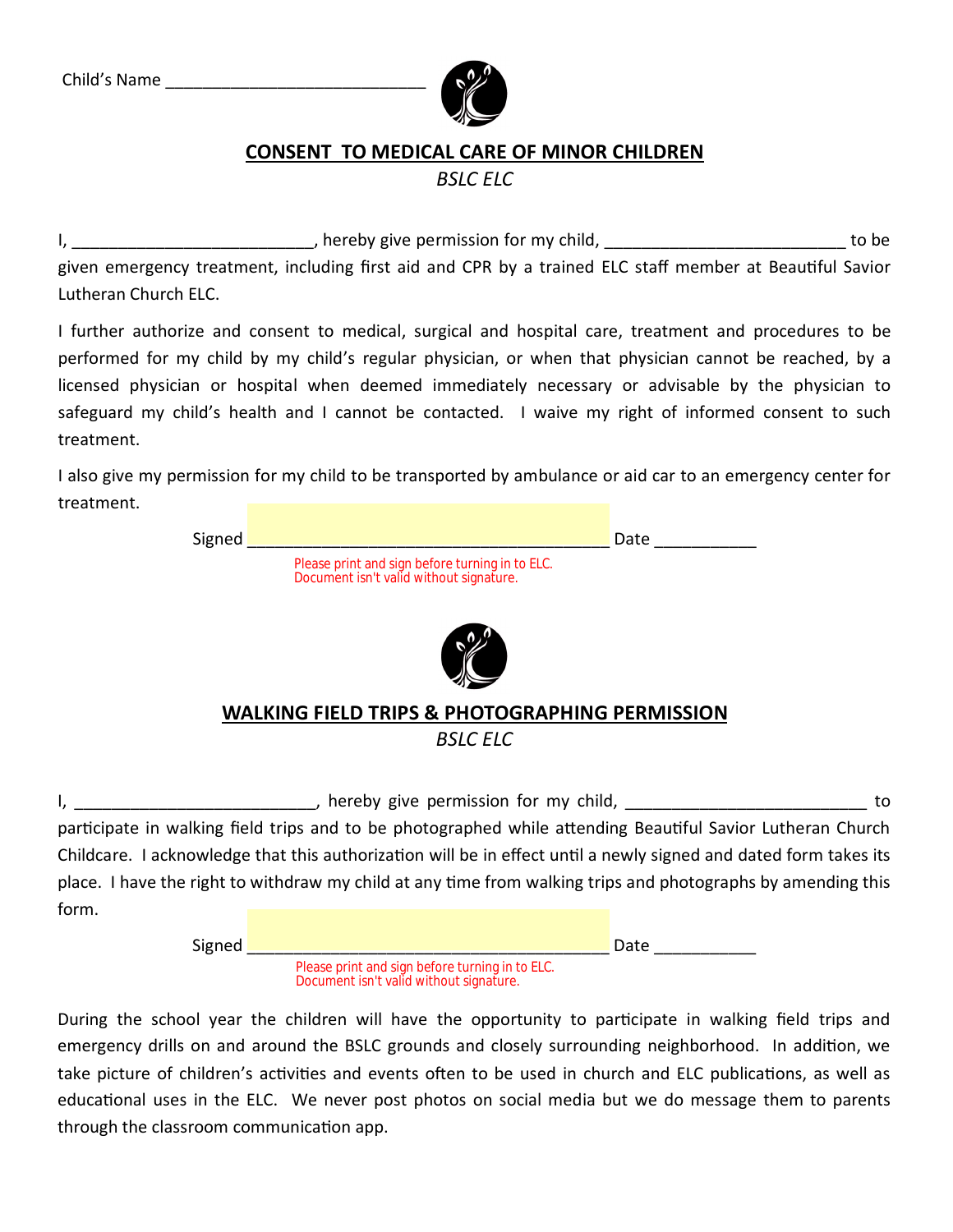

## **TUITION POLICY & PAYMENT AGREEMENT**

*BSLC ELC*

I, thave read, understood, and have asked any clarifying questions in regards to the Tuition Policy & Payment Information outlined in the BSLC ELC Parent Handbook. I further agree to make payments on time and in accordance with the Parent Handbook policies.

| Signed |                                                                                            | Date |  |
|--------|--------------------------------------------------------------------------------------------|------|--|
|        | Please print and sign before turning in to ELC.<br>Document isn't valid without signature. |      |  |
|        |                                                                                            |      |  |



## **CURRICULUM STATEMENT ACKNOWLEDGEMENT** *BSLC ELC*

I, \_\_\_\_\_\_\_\_\_\_\_\_\_\_\_\_\_\_\_\_\_\_\_\_\_\_\_\_, have read, understood, and have asked any clarifying questions in regards to the Curriculum Statement Information outlined in the BSLC ELC Parent Handbook. Furthermore, I am in agreement with the Correction Policy outlined in the Parent Handbook.

| Signed |                                                                                                       | Date |
|--------|-------------------------------------------------------------------------------------------------------|------|
|        | Please print and sign before turning in to ELC.<br>Document isn't valid without signature.            |      |
|        |                                                                                                       |      |
|        |                                                                                                       |      |
|        | <b>EMERGENCY PREPAREDNESS PLAN ACKNOWLEDGEMENT</b>                                                    |      |
|        | <b>BSLC ELC</b>                                                                                       |      |
|        |                                                                                                       |      |
|        | have read, understood, and have asked any clarifying questions in regards                             |      |
|        | to the Drills and Emergency Preparedness Plan information outlined in the BSLC ELC Parent Handbook.   |      |
|        | Furthermore, I allow my child to participate in all manner of drills outlined in the Parent Handbook. |      |
| Signed |                                                                                                       | Date |

Please print and sign before turning in to ELC. Document isn't valid without signature.